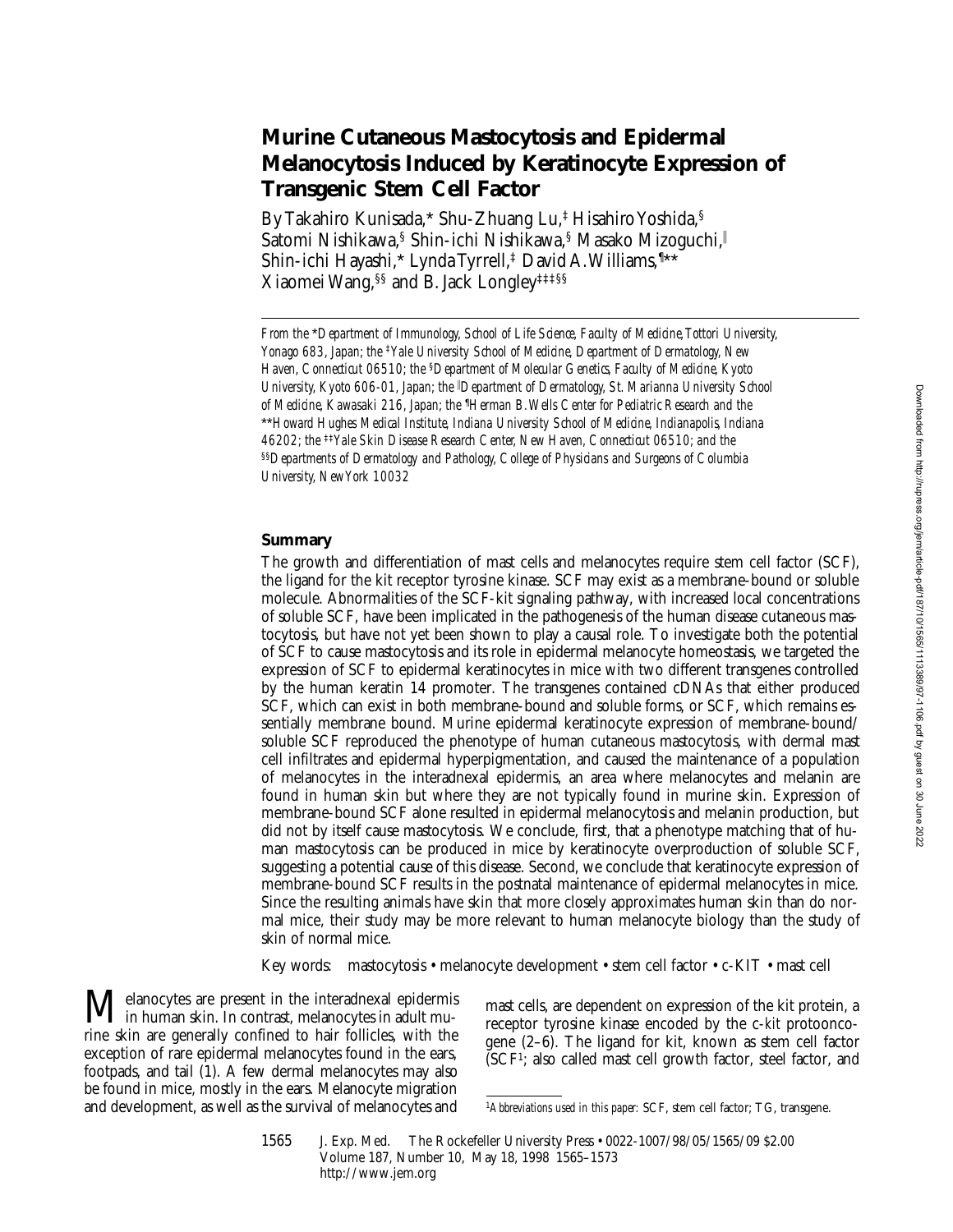Downloaded from http://rupress.org/jem/article-pdf/187/10/1565/1113389/97-1106.pdf by guest on 30 June 2022

kit ligand) may be produced locally in human skin by epidermal keratinocytes, fibroblasts, and endothelial cells (7, 8). Definitive studies of SCF production in murine skin have not been reported, but transgenic studies using the SCF gene promoter region and  $\beta$ -galactosidase as a reporter gene suggest that, unlike in human skin, postnatal murine cutaneous SCF expression is limited to the dermis and hair follicles, and not found in epidermal keratinocytes (9). The difference in SCF expression between human and murine epidermis could explain the difference in melanocyte distribution in these two species.

SCF may be produced in two isoforms by alternate splicing of exon 6. One isoform lacks exon 6–encoded sequences and exists predominantly as a membrane-bound molecule. The other isoform contains exon 6–encoded sequences, which include a protease-sensitive site (10–19). Cleavage at the protease-sensitive site causes the release of a soluble, bioactive form of SCF. The membrane-bound and soluble forms of SCF have differential effects on melanocyte precursor dispersal and survival (20) and exogenous soluble SCF may produce cutaneous mast cell hyperplasia and cutaneous hyperpigmentation (21–23). In addition, local high concentrations of soluble SCF have been found in lesions of human cutaneous mastocytosis, a disease characterized by dermal accumulations of mast cells and increased epidermal melanin (7, 8, 24). These observations have led to the hypothesis that cutaneous mastocytosis represents a hyperplastic response to locally increased soluble SCF (25). However, clonal proliferations of mast cells containing mutations of c-*KIT*, which result in constitutive activation of kit and a selective growth advantage for the mast cells, have been identified in lesions of some clinical forms of mastocytosis (26), and in the peripheral blood of patients with mastocytosis and hematologic abnormalities (27). Similar mutations have been found in several mast cell lines (28– 32). Analysis of these latter data together have suggested that cutaneous mastocytosis may occur as a true primary neoplasm of mast cells (26).

Whether mastocytosis could be caused by overexpression or altered expression of SCF, with mutations occurring as secondary events, or whether c-*KIT* mutations are primary events and neoplastic mast cells induce secondary alterations in the local metabolism of SCF, has not been determined experimentally. Likewise, the reason for a lack of melanocytes in the interadnexal epidermis of murine skin is not known, but may be related to SCF expression.

To reproduce mastocytosis experimentally in the mouse, and to investigate the effects of various forms of SCF on melanocyte migration and development in the epidermis, we developed two types of transgenic mice. One type contained a transgene using the human keratin 14 gene promoter to express epidermal membrane-bound SCF from which the soluble form is spontaneously produced (referred to herein as membrane/soluble SCF). The other type used the same promoter to produce epidermal SCF that normally exists almost exclusively in a membrane-bound form. We found that keratinocyte expression of membrane/soluble SCF resulted in the accumulation of mast cells within

the dermis as well as epidermal melanocyte maintenance and pigment production, thereby reproducing the phenotype of mastocytosis without inducing detectable c-*kit* mutations. In contrast, expression of only membrane-bound SCF by epidermal keratinocytes resulted in the maintenance of melanocytes in murine epidermis, thereby mimicking melanocyte growth in human skin, but did not spontaneously produce the mastocytosis phenotype.

# **Materials and Methods**

*Transgene Construction.* Two murine SCF cDNAs were cloned into constructs containing the human cytokeratin 14 upstream region (33; gift of Dr. E. Fuchs, Howard Hughes Medical Institute, University of Chicago, Chicago, IL; Fig. 1). This promoter causes expression in the skin limited to the basal layers of the interadnexal epidermis and the follicular epithelium. The cDNAs were both full-length clones, containing exon 6–encoded sequences. One cDNA (transgene [TG]1) was unmodified and therefore could produce a membrane-bound protein with the exon 6–encoded protease sensitive site, from which a soluble, bioactive form of SCF could be efficiently generated (10, 11, 34). The product of this transgene will be referred to as membrane/soluble SCF. The second cDNA (TG2) had been previously modified by sitedirected mutagenesis, deleting the primary high efficiency cleavage site (between amino acids 164 and 165) and an alternate exon 7–encoded low efficiency cleavage site (found in murine SCF between amino acids 180 and 181). The SCF produced by this transgene therefore exists predominantly as a membranebound molecule (membrane SCF; reference 35). Both cDNAs have been previously shown to produce biologically active SCF (35, 36).

*Generation and Analysis of Transgenic Animals.* 2 µg/ml transgenic DNA in 10 mM Tris (pH 7.5), 0.1 mM EDTA was injected into fertilized oocytes collected from pseudopregnant mice as described (37). At birth, most transgene expressing mice could be identified by distinctive pigmentary phenotypes, as described in Results. Integration of transgenes was verified by PCR of ge-



**Figure 1.** Transgene design. Both transgenes used the human keratin 14 promoter and polyadenylation sequences. TG1 included a rabbit  $\beta$ -globin intron and TG2 included human growth hormone sequences to provide for stability. Neither the  $\beta$ -globin intron nor the human growth hormone sequences produce protein products.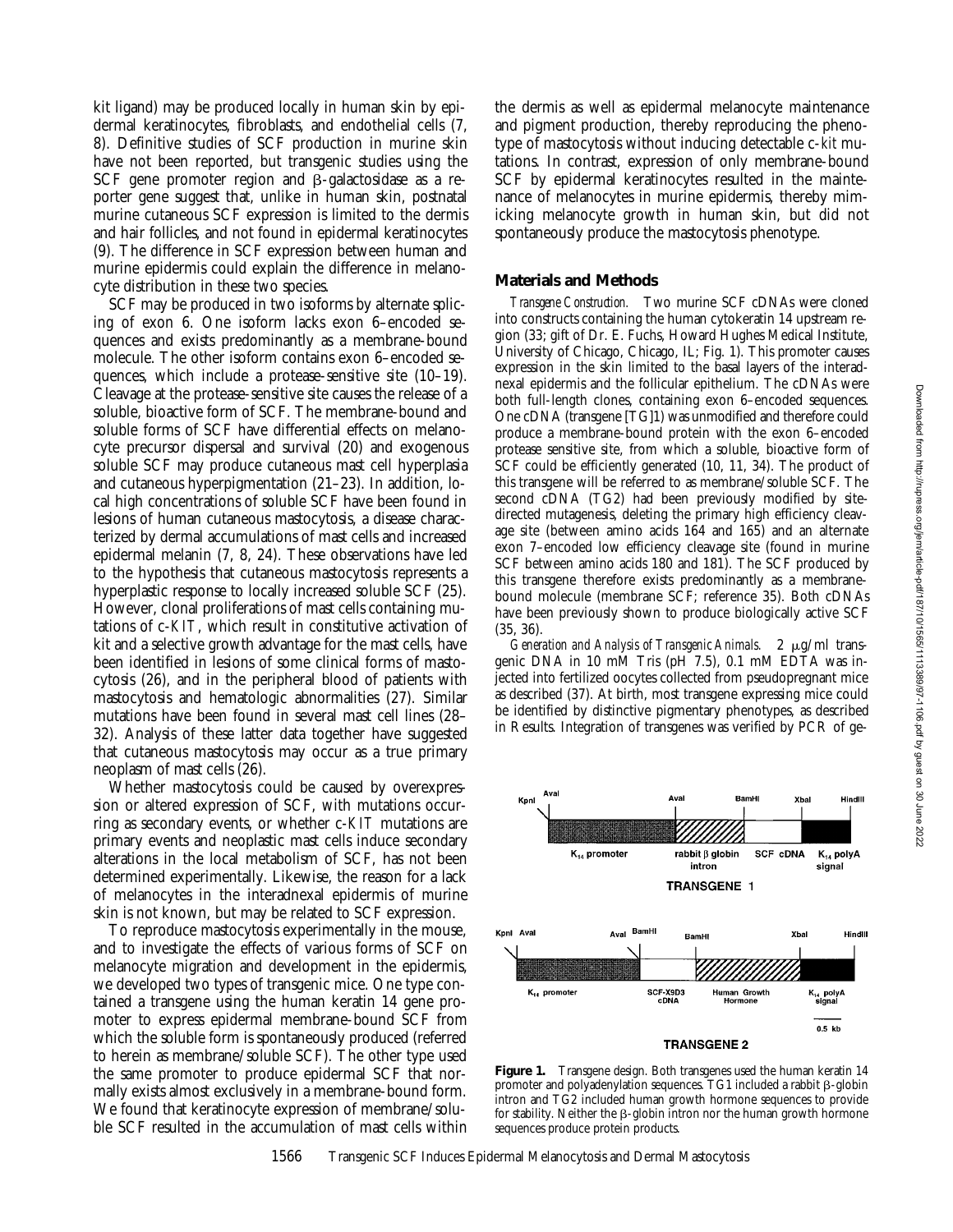nomic DNA with transgene-specific primers and copy number estimated by Southern blotting of PCR products, followed by autoradiography and densitometry. Skin-specific expression of transgene messenger RNA was confirmed by Northern blotting and by reverse transcription PCR with transgene-specific primers using RNA extracted from representative animals. Transgene expression was quantitated by a ribonuclease protection assay kit (RPA II; Ambion, Austin, TX) according to the manufacturer's directions. In brief, total RNA extracted from mouse skin was hybridized with digoxigenin-labeled single-stranded RNA probes for 23 h at  $42^{\circ}$ C and digested with RNAseA and RNAseT1, electrophoresed through 5% polyacrylamide/7 M urea. Protected fragments were transferred to  $Hy^+$  membrane (Boehringer Mannheim, Indianapolis, IN), bands were detected by chemiluminescences, and band density was determined by densitometry. Preliminary studies of RNA preparations from each transgenic line were performed to measure  $\beta$ -actin, and the amounts of RNA for SCF mRNA determinations were adjusted for comparison. RNA was also used with reverse transcription and PCR for direct amplimer sequencing of c-*kit* mRNA sequences in regions that could contain known activating mutations, as previously described (26). The primers used were  $5'$  CAAATC/GCATCCC/ TCACACCCTGTTCAC and 5' CCATAAGCAGTTGCCT-CAAC, which bind to nucleotides  $1568 \rightarrow 1593$  and  $1854 \rightarrow 1835$ , and 5' TGTATTCACAGAGACTTGGC and 5' AAAATC-CCATAGGACCAGAC binding to nucleotides 2384→2403 and 2595→2576. These regions contain the codons with both of the activating mutations, codon 559 and codon 814, respectively, which have been described in human mastocytosis and in a murine mast cell line (5, 28).

TG1, containing the full-length unmodified SCF cDNA (membrane/soluble SCF), was injected into 100 F1 oocytes (C57  $BL6 \times SLJ$ ), which were implanted into six host mothers, resulting in four independent hyperpigmented mice, all of which were positive for the transgene, and 40 other littermates that were pigmentary phenotype– and transgene–negative by PCR.

Oocytes for TG2 (membrane SCF) were F1 (C57BL/6J female  $\times$  SLJ/J male) and the offspring could be black, agouti, or white. Injection of 40 embryos and implantation into 6 host mothers generated 48 pups, 21 of which were positive for integration by PCR. Of the 25 founder mice identified by PCR with the transgene-specific primers, 3 were black, 13 were agouti, and 9 were white. Five PCR-positive mice (three agouti and two black) showed a clearly identifiable pigmentary phenotype. Given the inability of white mice to produce normal cutaneous pigment, it is possible that there were also white founders that expressed the transgene without the production of an obvious change in pigment. Backcrossing of phenotype-positive black and agouti founders to C57 BL/6 mice produced uniform pigmentary changes, described in the Results section.

*Histology, Immunohistochemistry, and Electron Microscopy.* Tissues from transgenic and littermate mice were fixed in formalin and embedded in paraffin or polyester wax, sectioned, and stained with hematoxylin and eosin, azure blue, alcian blue, or Giemsa's stain according to standard techniques (37–39). Immunofluorescence studies were performed on polyester wax-embedded sections or frozen sections, also using standard techniques. Antibodies included anti-S100 (rabbit anti–cow S100, prediluted; Dako Corp., Carpinteria, CA), and the ACK2 and ACK4 monoclonals (rat anti–mouse  $c$ -*kit* [40] at 20  $\mu$ g/ml). Controls included omission of the primary antibody or the use of isotype-matched monoclonal antibodies of irrelevant specificity. Electron microscopy was done as previously described (41).

## **Results**

*Dermal Mast Cells Accumulate in the Presence of Membrane/ soluble Keratinocyte SCF.* Sections of skin from all mice producing membrane/soluble SCF (TG1) showed increased mast cells in the dermis (Fig. 2). In newborn TG1 positive mice, the mast cells were superficial near the dermal–epidermal junction, close to the epidermal source of soluble SCF (Fig. 2 *a*). In older mice, the mast cells filled the papillary dermis in some areas, but were also present in the reticular dermis, in a pattern identical to that of human mastocytosis (Fig. 2, *b*–*d*). Electron microscopic analysis confirmed the presence of numerous mast cells with characteristic granules within the dermis of the TG1-positive animals and also showed that some of the heavily pigmented cells within the dermis of TG1-positive mice were melanocytes (Fig. 3). Mast cells were relatively rare and dermal melanocytes were not detected in the body wall skin of nontransgenic littermates and in TG2-positive animals of equivalent age. These observations were true across a wide range of copy numbers and levels of SCF mRNA expression (Fig. 4). Since the keratin 14 promoter is properly expressed in the skin only by keratinocytes, and since the production of only membrane-bound keratinocyte SCF did not spontaneously result in increased dermal mast cells in TG2-positive animals, keratinocyte production of the soluble form of SCF appears to be able to cause cutaneous mastocytosis in mice.

*Known Activating c-kit Mutations Are Not Identified in Transgenic Mice.* Reverse transcriptase PCR analysis of mRNA extracted from the skin of both types of transgenic mice showed normal murine c-*kit* sequences with no evidence of activating mutations in two of the TG1 mice and one of the TG2 mice. Since the majority of the c-*kit* mRNA molecules in the TG2 mouse samples were derived from mast cells and melanocytes, this technique would identify mutations if they were expressed by a significant percentage of these cells (26).

*SCF Transgenic Mice Are Hyperpigmented.* Targeted expression of each of the SCF transgenes in murine skin caused a similar, distinctive pigmented phenotype. The pigment responsible for the coat color of normal mice resides in the hair follicles and hair shafts, not in the epidermis. The transgenic mice, however, developed prominent epidermal pigmentation (Fig. 5). Transgene-positive animals could be identified by increased pigment at birth. By  $\sim$ 21 d of age, the phenotypes were well established; phenotype-positive animals showed pigmentation of most of the skin as well as increased coat pigment. Extensive pigmentation was noted in a number of areas including the nose, mouth, ears, paws, and external genitalia when compared with normal littermate controls. There was enough individual variation in pigmentation so that no clear correlation between the level of pigmentation and the levels of transgenic expression could be shown. All transgenic animals showed similar degrees of pigmentation regardless of transgene type, copy number, or levels of SCF mRNA expression. In addition to the epidermal pigmentation, the three TG2-positive agouti founders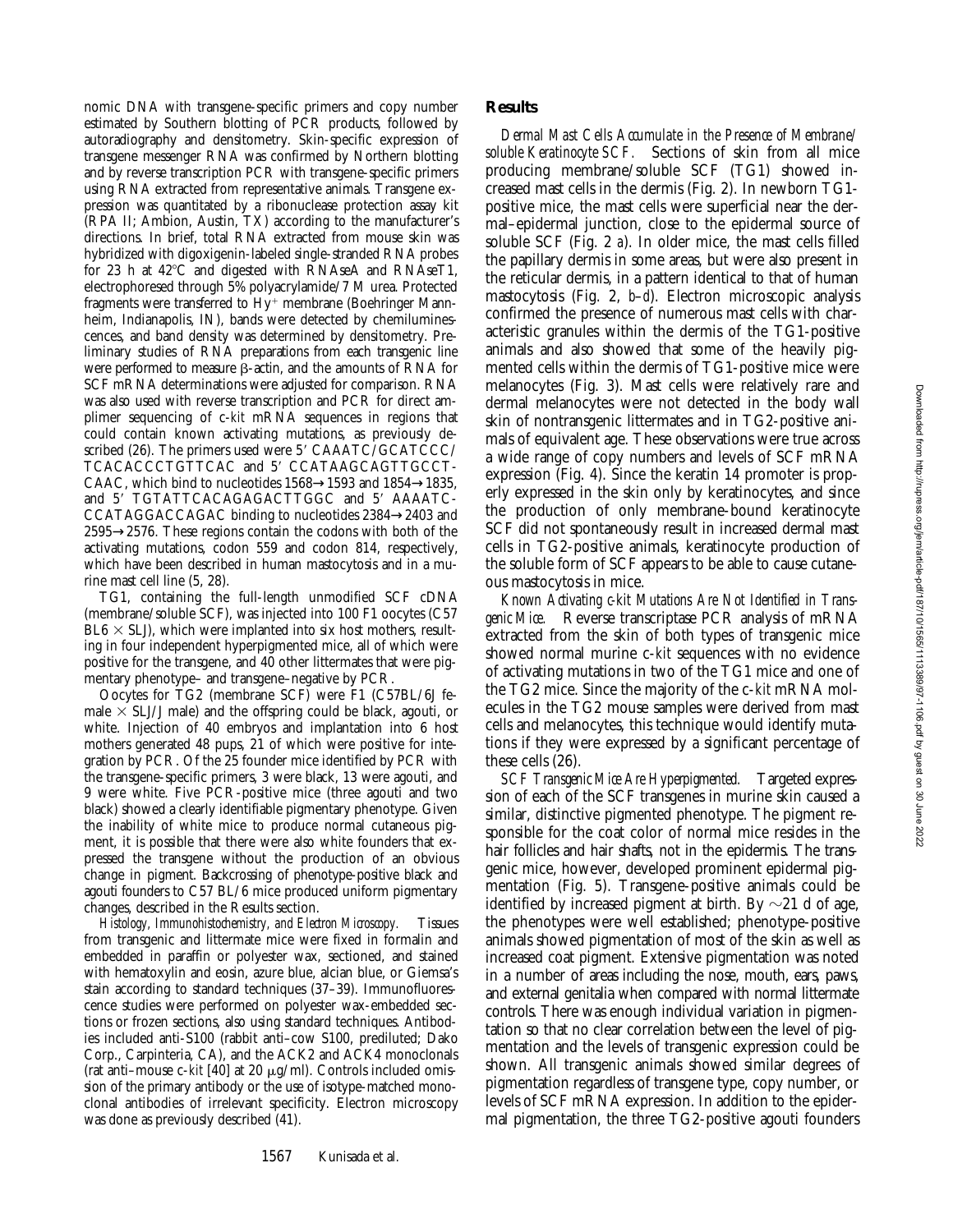

**Figure 2.** Increased mast cells in mice expressing epidermal membrane and soluble SCF (TG1). (*a*) Numerous mast cells are demonstrated in the superficial dermis of body wall skin of newborn mice bearing TG1 (membrane/soluble SCF) using an immunoperoxidase/alcian blue technique that stains mast cell granules metachromatically purple. Note the apposition of mast cells (*arrowheads*) to basalar keratinocytes, the source of SCF. Immunoperoxidase with an anti-S100 antibody in this preparation also demonstrates melanocytes as brown-staining cells in the basalar layers of epidermis and follicular epithelium (*white arrows*). Sebocytes are seen as large, round, lightly S-100(+) cells in the follicular epithelium. Melanin pigment is stained black in this preparation. (*b*) Immunofluorescence with anti-kit antibodies highlights kit-expressing dermal mast cells (a*rrowheads*) in body wall skin of newborn (TG1 membrane/soluble SCF) mouse. (*c*) Anti-kit antibody immunofluorescence shows mast cells crowded in the papillary dermis and extending into the upper reticular dermis and body wall skin of a 21-d-old, TG1-positive mouse. *MC*, confluent mast cells; *arrowheads*, individual and small clusters of mast cells; *E*, epidermis; *F*, follicles; *K*, keratin layer. (*d*) Hematoxylin and eosin–stained sections show mast cells filling the superficial corium in section of tongue from a 21-d-old, TG1-positive mouse. The lack of abundant melanocytes and melanophages in this anatomic site allows easy visualization of the mast cells. This histologic picture is identical to that seen in human cutaneous mastocytosis. (*e*) Alcian blue–stained serial section of tongue shows metachromatic granules in mast cells of a 21-d-old, TG1-positive mouse.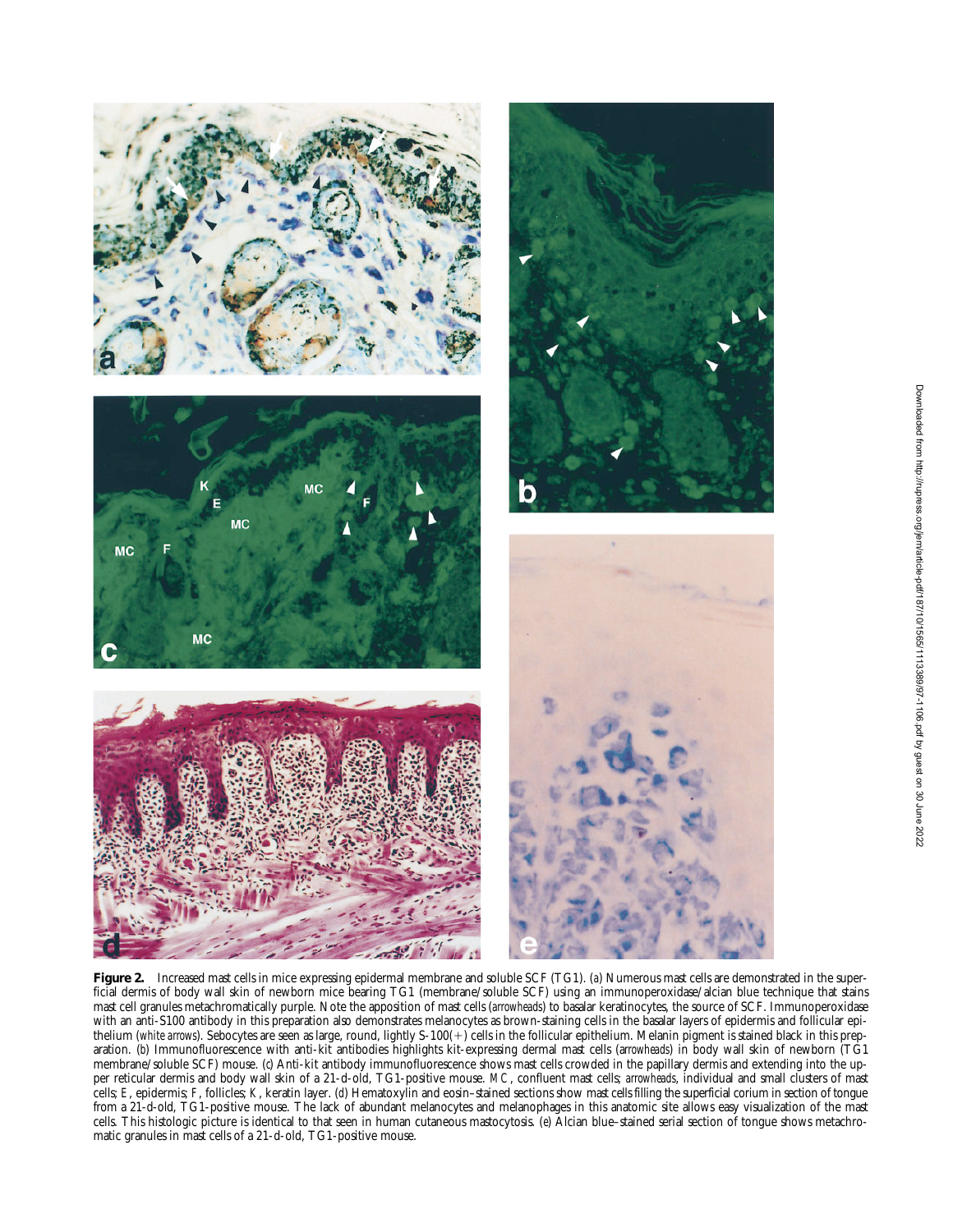

Figure 3. Electron microscopy confirms the presence of melanocytes and mast cells in transgenic mice. (*a*) TG1 mouse with membrane/soluble epidermal SCF has numerous dermal mast cells (*arrowheads*) as well as dermal melanocytes (*arrows*). *Asterisks*, the boundary of the dermis and hair follicle. Higher magnification images of mast cell and melanocyte are shown in *b* and *c*, respectively. Original magnifications: (*a*) 2,750, (*b*) 9,000, (*c*) 11,750.

showed thin black transverse strips, consistent with the pigment distribution of the allophenic mice described by B. Mintz (pictures not shown; reference 42).

*Numerous Melanocytes Are Maintained in the Skin of Transgenic Mice.* The increased pigmentation of the skin of the transgene-positive mice of both types is attributable to the presence of intraepidermal melanocytes, and to the epidermal melanin produced by those cells. Intraepidermal melanocytes can be identified in hematoxylin and eosin–stained sections as cells in the basalar layers surrounded by clear halos (Fig. 6, *a* and *b*) or in immunoperoxidase preparations by their expression of S-100 protein. Immunohistochemical analysis of animals expressing each of the transgenes showed numerous  $S-100(+)$  intraepidermal melanocytes (also see Fig. 2 *a*). These melanocytes can be differentiated from Langerhans cells, which also express S-100 protein, because melanocytes are in the basal layers and Langerhans are in the suprabasal layers. Melanocytes can also be differentiated from Langerhans cells by their expression of the kit protein, the receptor for SCF, which is not expressed by Langerhans cells. Staining of transgenic animal skin with anti-kit antibody identified well-developed dendritic cells



# RELATIVE DENSITY 1.3 1.1 1.1 1.1 1.0 0.7 0.5 0.5

**Figure 4.** Transgenic phenotypes are stable across a wide range of gene expression levels. This figure compares the transgene copy number determined by PCR, with SCF mRNA expression as determined by RNAse protection assay, in lines from different founders. The relative density of SCF bands was determined by dividing the mean density of the SCF band by the density of an actin band derived from an identical aliquot of RNA. Probe templates were 384 bases in length for SCF (40 base pairs of promoter sequence and 342 bases complimentary to nucleotides 814–1156 of murine SCF mRNA; reference 5). A  $\beta$ -actin probe was used as a control and to allow standardization between RNA preparations from different mice. The  $\beta$ -actin probe length was 310 bases, 227 bases of which are complementary to murine  $\beta$ -actin mRNA. The probe was purchased from Ambion (pTR1- $\beta$ -actin–mouse anti-sense control template). Note the overlap between TG2 (4 $\times$ , 5 $\times$ , 10 $\times$ ) and TG1 (6 $\times$ ).

within the basalar layers of the epidermis and follicular epithelium, consistent with melanocytes (Figs. 6 *c* and 2 *b*).

Histologic examination confirmed the presence of pigment within the epidermis of both TG1 and TG2 phenotype–positive mice from all sites examined, including the ears, tail, footpads, and body wall (Fig. 6 *a*). In addition, TG1-positive mice showed many pigmented cells within the dermis. Pigmentary abnormalities were not observed in transgene-negative littermates. Only slight epidermal pigment was identified in these control mice, and mostly in non–hair-bearing areas like the footpad and tail. Although pigment patterns were stable throughout much of the adult life of the mice, an occasional TG1 (membrane/soluble SCF) mouse developed patchy areas of depigmentation, mostly in the ears, associated with loss of epidermal melanocytes and increased pigment incontinence. This phenomenon was not observed in the membrane SCF mice.

Electron microscopy confirmed the presence of numerous melanocytes within the epidermis of both types of transgenic mice (Fig. 7). Pigmented keratinocytes, similar to those seen in the epidermis of humans, were also present in the interadnexal epidermis of the transgenic mice. Intraepidermal melanocytes and pigmented keratinocytes were extremely rare in control mice.

# **Discussion**

The human disease mastocytosis is a heterogeneous group of conditions characterized by increased numbers of mast cells in various organs, most commonly the dermis (24). Mastocytosis involving the skin is also characterized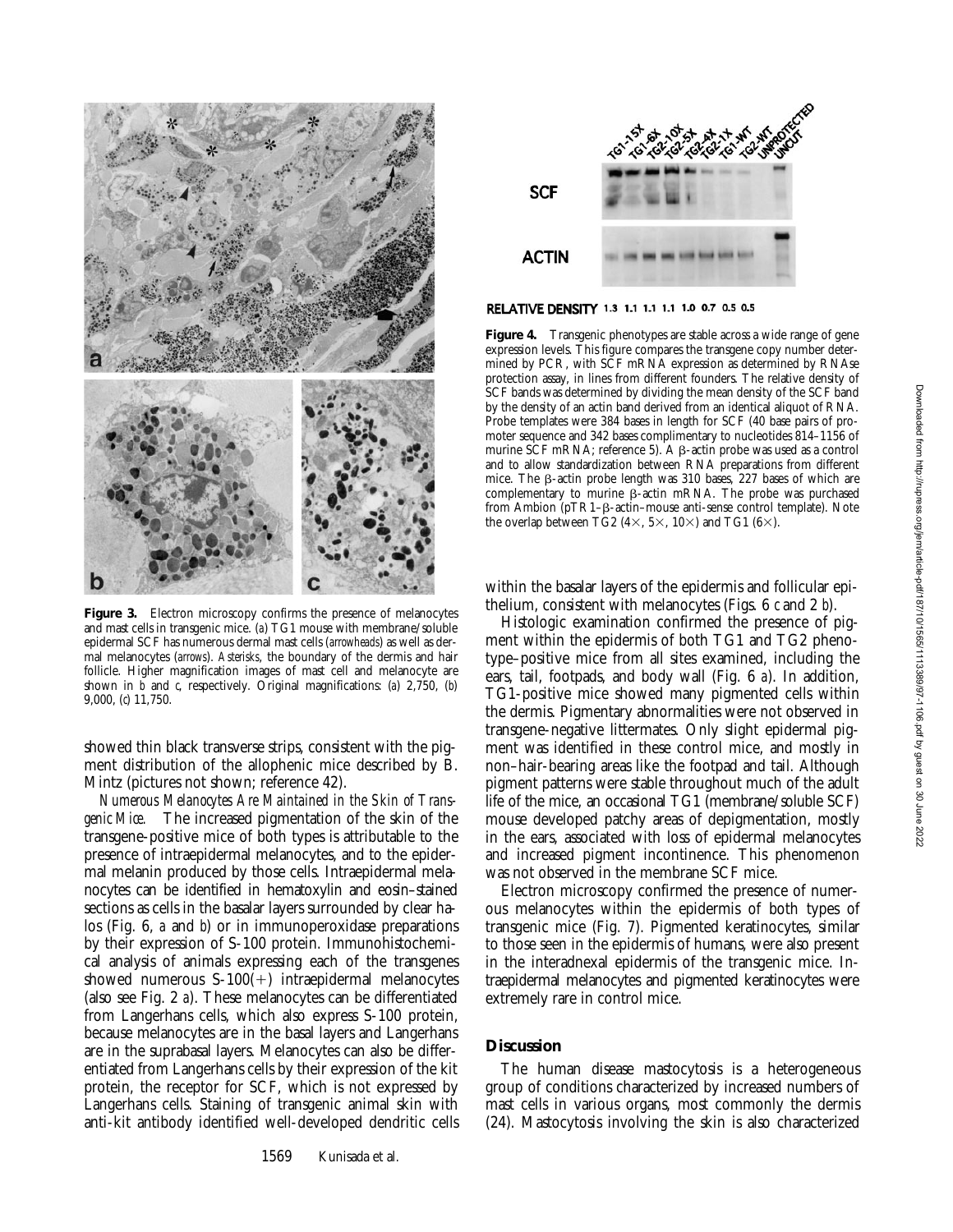

by increased epidermal melanin, produced by melanocytes. Since melanocytes are neuroectodermally derived cells that migrate to the epidermis through patterns distinct from those of mesodermally derived mast cells, the colocalization of pigmentary abnormalities and mast cells in lesions of cutaneous mastocytosis implies the involvement of local factors. It has been suggested that the proliferation of mast cells in human mastocytosis is a reactive phenomenon rather than a true neoplastic process (7, 25) based upon the following three observations: (*a*) both melanocytes and mast cells express KIT and respond to SCF, (*c*) the injection of soluble SCF can cause epidermal pigmentation and dermal mast cell accumulation (21, 23, 43), and (*c*) increased amounts of soluble SCF have been identified in lesions of cutaneous mastocytosis (7, 8). In apparent conflict with this hypothesis is the fact that c-*KIT* mutations resulting in constitutive activation of KIT have been identified in multiple lesions of human mastocytosis, evidence that the mast cells in some cases of human mastocytosis represent a true proliferating neoplastic clone (26). However, recent studies

**Figure 5.** Epidermal SCF causes hyperpigmentation of murine skin. (*a*) Newborn mouse expressing membrane/soluble SCF (TG1, *left*) shows obvious hyperpigmentation compared with nontransgenic littermate (*right*). (*b*) TG2-positive mouse overexpressing membrane-bound epidermal SCF shows a similar phenotype with generalized hyperpigmentation, which is most discernible in the hairless areas, and which is maintained in adult life. 3-wk-old TG2-positive mouse (*left*) and nontransgenic littermate (*right*).



**Figure 6.** Intraepidermal melanocytes are increased in transgenic mice. (*a*) Tail skin section from 21-d-old mouse expressing epidermal membranebound SCF (TG2) shows mild epidermal hyperplasia and a markedly increased number of melanocytes, identified as cells surrounded by clear halos, mostly at the dermal–epidermal junction. These mice also show extensive black epidermal melanin pigment (original magnification: 400). (*b*) Note the lack of both basalar melanocytes and epidermal pigment in the skin of the transgene (-) littermate control mouse (C57 black 6; original magnification: 400). (*c*) Epidermal melanocytes express kit protein. Immunofluorescence staining with anti-kit antibody and Texas red–labeled secondary antibody demonstrates confluent dendritic cells in the epidermal basalar layer of mice expressing membrane-bound SCF (TG2, *arrows*). These cells correspond to the S-100 protein (1) basalar dendritic cells seen in Fig. 2 *a*. Note two strongly kit-positive solitary mast cells in the dermis (*arrowheads*; original magnification: 400). Light staining of dendritic melanocytes can also be seen in the epidermis of TG1-positive mice (see Fig. 2 *b*).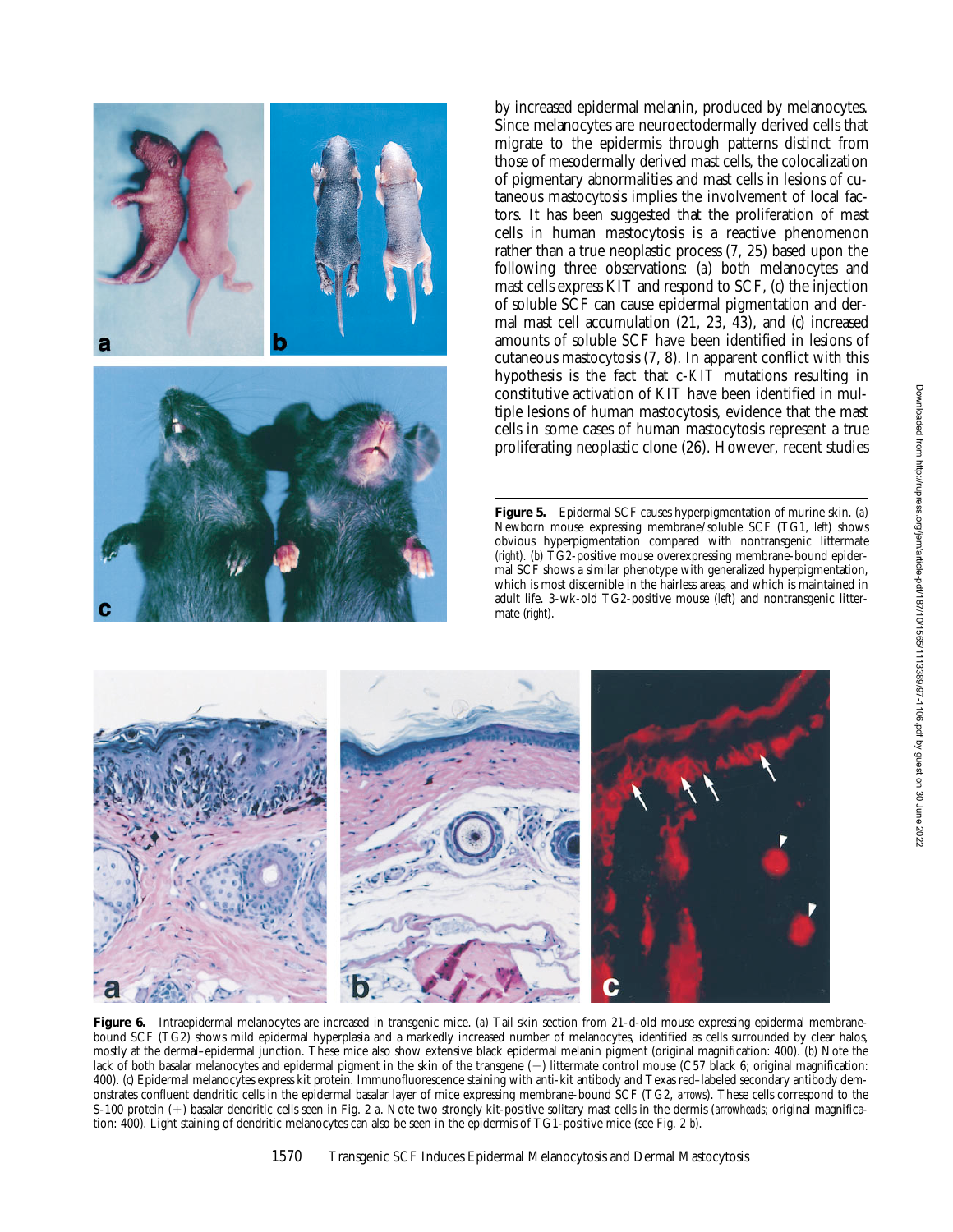

Figure 7. Electron microscopy confirms the presence of epidermal melanocytes in both types of transgenic mice. (*a*) Electron microscopy shows numerous keratinocytes containing phagocytized melanin granules in the interadnexal epidermis of mice expressing membrane-bound epidermal SCF (original magnification: 3500). (*b*) Epidermal melanosomes, some marked with large arrows, are present in both keratinocytes and melanocytes. Premelanosomes, marked with the open arrows, demonstrate the presence of a melanocyte. Note keratinocyte hemidesmosomes (*small arrows*), which confirm the location of the melanocyte within the epidermis (16; original magnification: 320).

suggest that only some clinical forms of human mastocytosis are associated with these mutations (Longley, B.J., unpublished observations), so the possible causes of mastocytosis in the clinical forms not associated with c-*KIT* mutations remain to be elucidated. In this study, we were able to reproduce the phenotype of mastocytosis in mice by expression of soluble SCF by murine epidermal keratinocytes. None of the known activating c-*kit* mutations were identified in the proliferating mast cells, showing that activating mutations are not necessary to produce the phenotype of this disease. These observations highlight a potential cause of mastocytosis in the absence of activating c-*KIT* mutations. Although the work reported in this manuscript fulfills one of Koch's criteria for establishing the cause of a disease, e.g., the reproduction of the disease in animals, it should be noted that murine mast cells differ considerably from human mast cells with regard to their growth requirements and that there are other potential growth factors and cytokines besides SCF that could contribute to the development of mastocytosis.

Melanocytes are maintained in human epidermis throughout life. In normal mice DOPA reaction–positive cells (melanoblasts and melanocytes) are found in the epidermis at birth, but their number decreases from postnatal day 4 and is severely reduced after 1 mo of age (44). One possible explanation for the maintenance of epidermal melanocytes in human skin, and the difference between the distribution of melanocytes in adult human and murine skin, could be expression of epidermal SCF. Human epidermal keratinocytes produce SCF (7, 8, 45), but the SCF gene does not appear to be expressed in murine epidermis  $(9)$ . The results presented here show that SCF expression by murine epidermal keratinocytes causes the maintenance and stimulation of epidermal melanocytes throughout life. These data support the hypothesis that the decrease in melanocyte numbers in the postnatal mouse epidermis is due to a lack of local SCF expression. In combination with the fact that the soluble SCF produced by *Sl/Sld* mice is insufficient to support normal melanocyte survival and the observations that membrane-bound SCF promotes longer lasting kit activation and increased survival of kit-dependent cells in the hematopoietic system  $(1, 2, 10-12, 35)$ , our data suggest that it is specifically the membrane-bound form of SCF that is crucial for melanocyte survival and function.

It is interesting to note that none of the animals expressing either of the transgenes described in this paper have developed melanoma to date, a finding that supports previous observations that stimulation of the kit tyrosine kinase receptor does not appear to promote the development of melanocytic tumors (46). It also seems likely that the animals described in this paper, or animals derived from them, will be useful in the study of cutaneous mastocytosis and epidermal melanocyte biology.

We thank Dr. L. Schultz and R. Halaban for critical discussions, and also thank Drs. E. Fuchs for providing hk 14 promoter and V. Hearing for providing anti-TRP2 antibody.

This work was supported by National Institutes of Health grants RO1AR3356 and SP30041942 (to B.J. Longley) and by grants from the Special Coordination funds of the Science and Technology Agency of Japan, from the Ministry of Education, Science and Culture of Japan, and from the Cellular Technology Institute, Otsuka Pharmaceutical Co., Ltd., Tokushima, Japan (to T. Kunisada).

Address correspondence to B. Jack Longley, Section of Dermatopathology, College of Physicians and Sur-

1571 Kunisada et al.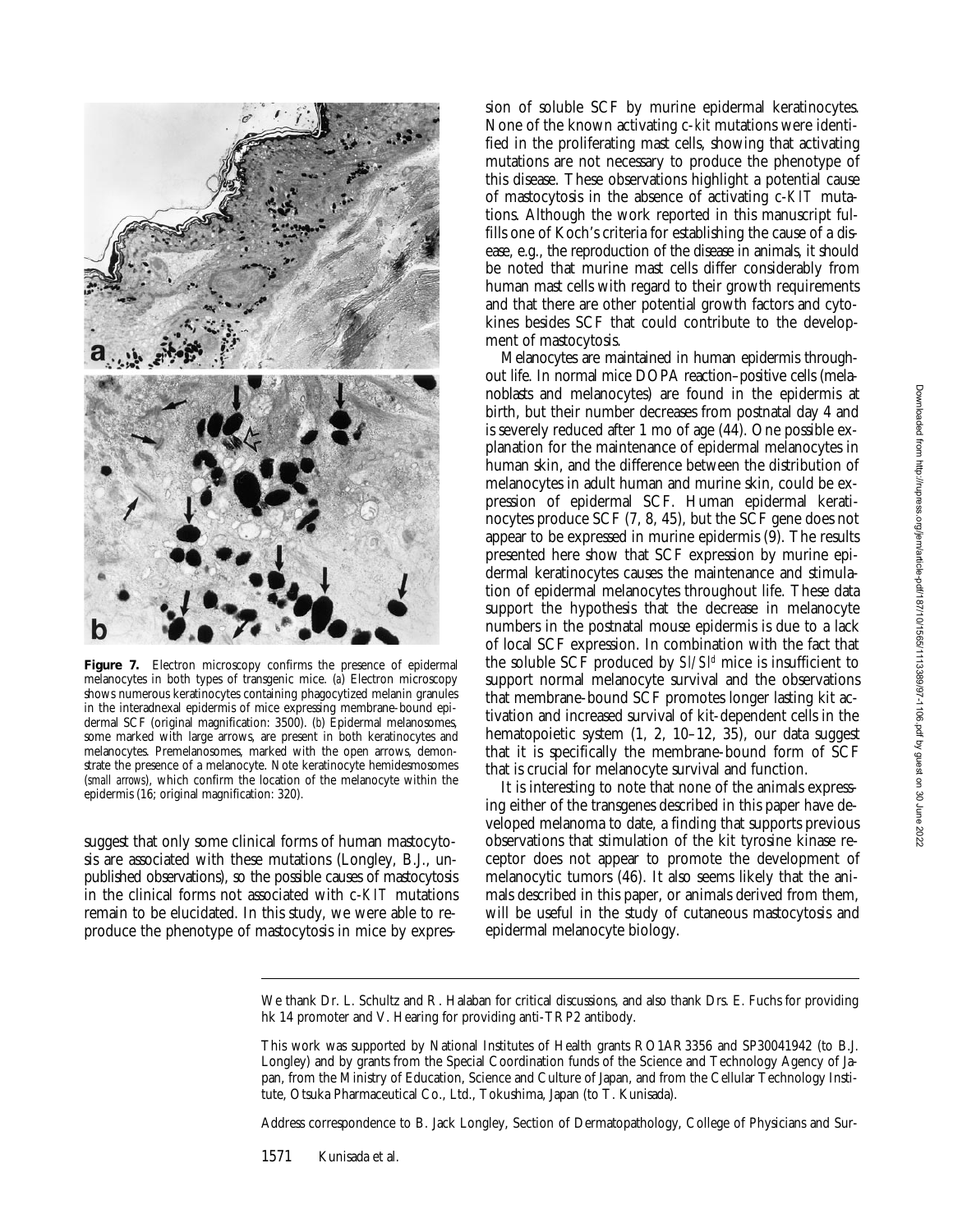geons of Columbia University, 630 West 168th St., VC 5-578, New York, NY 10032. Phone: 212-305- 2155; Fax: 212-927-9704; E-mail: jack.longley@columbia.edu

*Received for publication 24 June 1997 and in revised form 5 March 1998.*

# **References**

- 1. Silvers, W.K. 1979. The coat colors of mice: a model for mammalian gene action and interaction. Springer-Verlag, Inc., New York. 4–5.
- 2. Mayer, T.C. 1970. A comparison of pigment cell development in albino, steel, and dominant-spotting mutant mouse embryos. *Dev. Biol.* 23:297–309.
- 3. Russell, E.S. 1979. Hereditary anemias of the mouse: a review for geneticists. *Adv. Genet.* 20:357–459.
- 4. Yarden, Y., W.J. Kuang, T. Yang-Feng, L. Coussens, S. Munemitsu, T.J. Dull, E. Chen, J. Schlessinger, U. Francke, and A. Ullrich. 1987. Human proto-oncogene c-kit: a new cell surface receptor tyrosine kinase for an unidentified ligand. *EMBO (Eur. Mol. Biol. Organ.) J.* 6:3341–3351.
- 5. Qiu, F.H., P. Ray, K. Brown, P.E. Barker, S. Jhanwar, F.H. Ruddle, and P. Besmer. 1988. Primary structure of c-kit: relationship with the CSF-1/PDGF receptor kinase family oncogenic activation of v-kit involves deletion of extracellular domain and C terminus. *EMBO (Eur. Mol. Biol. Organ.) J.* 7:1003–1011.
- 6. Geissler, E.N., M.A. Ryan, and D.E. Housman. 1988. The dominant-white spotting (W) locus of the mouse encodes the c-kit proto-oncogene. *Cell.* 55:185–192.
- 7. Longley, B.J., Jr., G.S. Morganroth, L. Tyrrell, T.G. Ding, D.M. Anderson, D.E. Williams, and R. Halaban. 1993. Altered metabolism of mast-cell growth factor (c-kit ligand) in cutaneous mastocytosis. *N. Engl. J. Med.* 328:1302–1307.
- 8. Weiss, R.R., D. Whitaker-Menezes, J. Longley, J. Bender, and G.F. Murphy. 1995. Human dermal endothelial cells express membrane-associated mast cell growth factor. *J. Invest. Dermatol.* 104:101–106.
- 9. Yoshida, H., S.-I. Hayashi, L.D. Shultz, K.I. Yamamura, S. Nishikawa, S.-I. Nishikawa, and T. Kunisada. 1996. Neural and skin cell specific expression pattern conferred by Steel factor regulatory sequence in transgenic mice. *Dev. Dyn.* 207: 222–232.
- 10. Anderson, D.M., S.D. Lyman, A. Baird, J.M. Wignall, J. Eisenman, C. Rauch, C.J. March, H.S. Boswell, S.D. Gimpel, D. Cosman, and D.E. Williams. 1990. Molecular cloning of mast cell growth factor, a hematopoietin that is active in both membrane bound and soluble forms. *Cell.* 63: 235–243.
- 11. Zsebo, K.M., J. Wypych, I.K. McNiece, H.S. Lu, K.A. Smith, S.B. Karkare, R.K. Sachdev, V.N. Yuschenkoff, N.C. Birkett, L.R. Williams, et al. 1990. Identification, purification, and biological characterization of hematopoietic stem cell factor from buffalo rat liver–conditioned medium. *Cell.* 63:195–201.
- 12. Flanagan, J.G., and P. Leder. 1990. The kit ligand: a cell surface molecule altered in steel mutant fibroblasts. *Cell.* 63: 185–194.
- 13. Onoue, H., Y. Ebi, H. Nakayama, X.M. Ru, Y. Kitamura, and J. Fujita. 1989. Suppressive effects of Sl/Sld mouse embryo-derived fibroblast cell lines on diffusible factor–dependent proliferation of mast cells. *Blood.* 74:1557–1562.
- 14. Anderson, D.M., D.E. Williams, R. Tushinski, S. Simpel, J. Eisenman, L.A. Cannizzaro, M. Aronson, C.M. Croce, K. Huebner, D. Cosman, and S.D. Lyman. 1991. Alternate

splicing of mRNAs encoding human mast cell growth factor and localization of the gene to chromosome 12q22-q24. *Cell Growth Differ.* 2:373–378.

- 15. Lu, H.S., C.L. Clogston, J. Wypych, P.R. Fausset, S. Lauren, E.A. Mendiaz, K.M. Zsebo, and K.E. Langley. 1991. Amino acid sequence and post-translational modification of stem cell factor isolated from buffalo rat liver cell–conditioned medium. *J. Biol. Chem.* 266:8102–8107.
- 16. Flanagan, J.G., D.C. Chan, and P. Leder. 1991. Transmembrane form of the kit ligand growth factor is determined by alternative splicing and is missing Sld mutant. *Cell.* 64:1025– 1035.
- 17. Brannan, C.I., S.D. Lyman, D.E. Williams, J. Eisenman, D.M. Anderson, D. Cosman, M.A. Bedell, N.A. Jenkins, and N.G. Copeland. 1991. Steel-Dickie mutation encodes a c-Kit ligand lacking transmembrane and cytoplasmic domains. *Proc. Natl. Acad. Sci. USA.* 88:4671–4674.
- 18. Zsebo, K.M., D.A. Williams, E.N. Geissler, V.C. Broudy, F.H. Martin, H.L. Atkins, R.-Y. Hsu, N.C. Birkett, K.H. Okino, D.C. Murdock, et al. 1990. Stem cell factor is encoded at the Sl locus of the mouse and is the ligand for the c-kit tyrosine kinase receptor. *Cell.* 63:213–224.
- 19. Huang, E.J., K.H. Nocka, J. Buck, and P. Besmer. 1992. Differential expression and processing of two cell associated forms of the kit-ligand: KL-1 and KL-2. *Mol. Biol. Cell.* 3: 349–362.
- 20. Wehrle-Haller, B., and J.A. Weston. 1995. Soluble and cellbound forms of steel factor activity play distinct roles in melanocyte precursor dispersal and survival on the lateral neural crest migration pathway. *Development.* 121:731–742.
- 21. Tsai, M., L.-S. Shih, G.F.J. Newlands, T. Takeishi, K.E. Langley, K.M. Zsebo, H.R.P. Miller, E.N. Geissler, and S.J. Galli. 1991. The rat c-kit ligand, stem cell factor, induces the development of connective tissue–type and mucosal mast cells in vivo. Analysis by anatomical distribution, histochemistry, and protease phenotype. *J. Exp. Med.* 174:125–131.
- 22. Harrist, T.J., J.J. Costa, G.D. Demetri, A.M. Dvorak, D.F. Hayes, E.A. Merica, D. Menchaca, A.J. Gringeri, and S.J. Galli. 1995. Recombinant human stem cell factor (SCF) (ckit ligand) promotes melanocyte hyperplasia and activation in vivo. *Lab. Invest.* 72:48A. (Abstr.)
- 23. Costa, J.J., G.D. Demetri, T.J. Harrist, A.M. Dvorak, D.F. Hayes, E.A. Merica, D.M. Menchaca, A.J. Gringeri, L.B. Schwartz, and S.J. Galli,. 1996. Recombinant human stem cell factor (KIT ligand) promotes human mast cell and melanocyte hyperplasia and functional activation in vivo. *J. Exp. Med.* 183:2681–2686.
- 24. Longley, B.J., T.P. Duffy, and S. Kohn. 1995. The mast cell and mast cell disease. *J. Am. Acad. Dermatol.* 32:545–561.
- 25. Longley, J. 1994. Is mastocytosis a mast cell neoplasia or a reactive hyperplasia? *Ann. Med.* 26:115–116.
- 26. Longley, B.J., L. Tyrrell, S.-Z. Lu, Y.-S. Ma, K. Langley, T.G. Ding, T. Duffy, P. Jacobs, L.H. Tang, and I. Modlin. 1996. Somatic c-KIT activating mutation in urticaria pigmentosa and aggressive mastocytosis; establishment of clonality in a human mast cell neoplasm. *Nat. Genet.* 12:312–314.
- 27. Nagata, H., A.S. Worobec, C.K. Oh, B.A. Chowdhury, S.